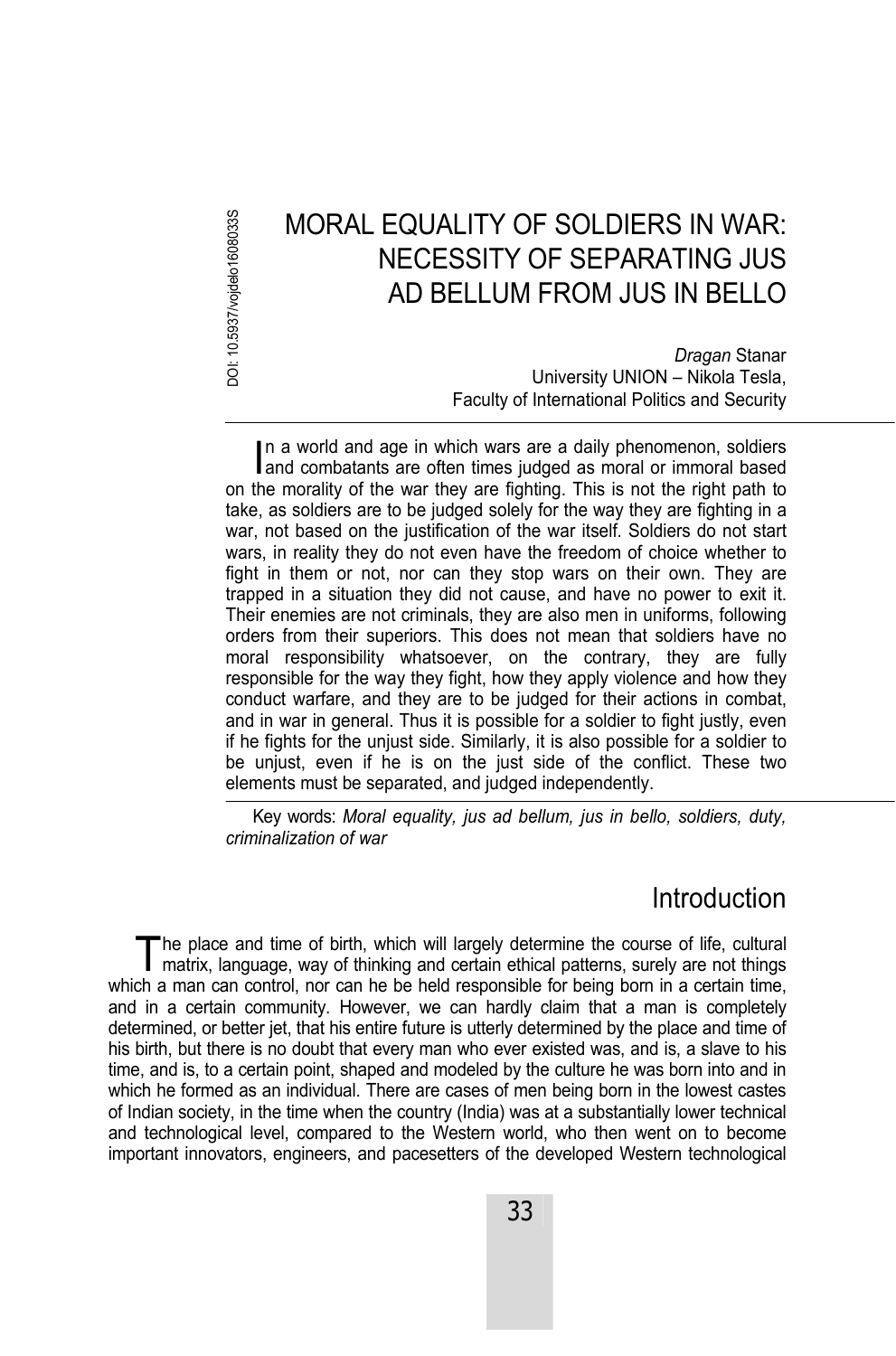#### VOJNO DELO, 8/2016

society. Likewise, there are plenty of examples of people who gained all possible predispositions for a snug and careless life, with opened educational and professional opportunities in their youth, and still managed to end up on margins of the society, contemptible and rejected by the same society which was their playground. These, and similar cases are, however, seldom, for the history teaches us that the odds for overcoming the given starting conditions of life are possible, jet extremely rare. It is known that the majority of Greek and Roman philosophers came from the higher classes, the same way as the medieval sages and conquerors were predominantly born in families of sages and conquerors. Today, the situation hasn't changed at all, as the majority of men controlling global capital descend from families which have been doing it for decades, if not centuries. On the other side of the specter, most men who were born in slavery died as slaves, the same way as the medieval serfs were born as such, lived as such, and died as such. Again, the situation is pretty much the same today, with the enormous majority of those born in the so-called "third world" dying in the same place, often times suffering horrendous life conditions. Social changes truly are barely achievable, particularly when we have the improvement of the position of the poor and underprivileged parts of society in mind, in any part of the world. A society reproduces the ideology of the privileged, powerful decision makers using education<sup>1</sup>, and the process (of social relations reproduction) is present in virtually all segments of any society. Certain parts of the planet, certain areas, regions and countries represent places in which men are born, for centuries and centuries, whose place of birth certainly dictates at least one war conflict in their lifetime. Even though war is a universal phenomenon, which spares no corner of planet Earth<sup>2</sup>, there are particular focal points, in all periods of human civilization, for which "war is especially interested in." As an example, the Balkans is a region which can be characterized as one of the focal points of war, for a long period of time now, as it lies on the Huntington's border line between different civilizations, and it never seems to avoid global conflicts, and thus can be viewed as a litmus test of the state of relations between great powers of the world. Men born into such circumstances unfortunately have large odds to find themselves in the middle of a war conflict, in some point in their lifetime, wearing the uniform of the country they were born in.

### Who starts, and who fights wars?

 $\overline{a}$ 

It seems naïve, especially in the modern age of developed critical thought, to presume that war is merely a matter of choice of each and every individual man who takes part in it. The idea of just war is an idea which "lives" for centuries, occupies great minds and produces brilliant solutions, but still, it relates to a very small number of people, in the sense that a negligible percentage of humanity is involved in making the decision whether to start a war or not, i.e. whether the war which is being started is just or unjust. On the other hand, an enormous percentage of men fights the same wars started by the negligible

<sup>1</sup> "Education reproduces inequality, justifying privileges." Mike Haralambos, and R.M Heald, *Uvod u sociologiju*, (Zagreb: Globus, 1989), page 183. 2

<sup>&</sup>lt;sup>2</sup> Besides physical nature, modern war can be fought in the virtual world, and the so-called *cyber-warfare* has become an indispensable segment of military strategies of all modern countries. Perhaps the expansion of the battle field to the orbit, other planets or the entire universe awaits the humankind in the distant, or not so distant future.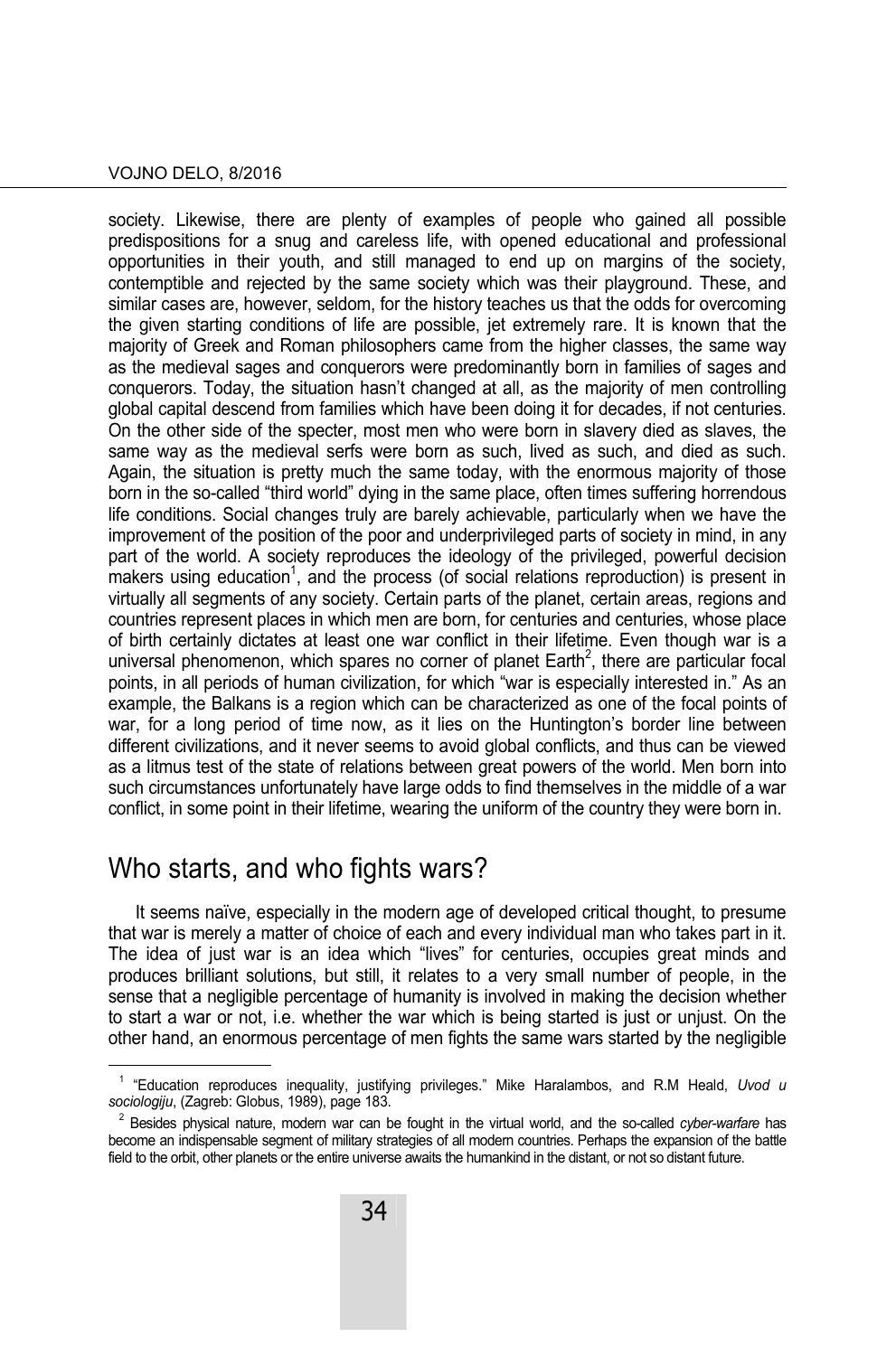percentage of men. An issue arises – what decision is harder to make, from a human and moral standpoint, whether to start a war which will be fought by others, or to take a life of another in a war which someone else started? $3$  We must stop here, to stress that we only speak of modern war conflicts, because there were cases in history of glorious rulers losing their lives in wars they themselves started.<sup>4</sup> Unlike the ancient times, in which the king, or the ruler, would personally lead his army to battle, sometimes charging in the first line<sup>5</sup>, it is unthinkable to see the prime minister, president, chancellor, or anyone who had any part in making the direct decision to start the war, on the battlefield in today's wars. A soldier, usually a young man, simply finds himself in a situation on the battlefield, a situation referred to as "him or me" situation, and at this moment, it is pointless for him to contemplate who and why started the war. Not only is it useless to wonder why the war started at this point, but it is also impossible for a soldier to exit the current situation, i.e. "inability to stop the war renders the participants, in a sense, captives of this reality."<sup>6</sup> "Captured" in a war in the way described, the only thing a soldier can do, and be held responsible for it, is to lead the war justly, respecting the rules of conducting warfare, i.e. respecting *јus in bello.* The soldier himself, naturally, obeys the orders, which can often clearly break the rules of *јus in bello*, and here we have a point in which a soldier can, and must, choose the morally correct action, to refuse to perform brutalities. Tolstoy writes that "a soldier directly kills, cuts, burns, robs, and this actions are always ordered by those who are above him.<sup>57</sup> It clearly follows that the ethical education of officers is of outmost importance for the conduct of the army in war, i.e. respecting the rules of conducting just warfare, especially because "the enlisted personnel have neither the intellectual skills nor the professional responsibility of the officer. They are specialist in the application of violence not the management of violence."<sup>8</sup> Precisely for this reason a soldier must remain morally equal to the soldier against whom he is fighting, or applies violence, for in the case he is prescribed with the moral superiority, based on the fact that his side is waging a just war, he would be prone, or at least more prone, to obey the mentioned orders which

 $^3$  Truly, those who formally declare and start wars almost never personally fight in them, and it is hard to imagine that those men who are forced to directly kill in war are the same men who started it in the first place. There is also an obvious generational gap between those men who start, and those men who fight wars, or as the  $30<sup>th</sup>$  President of The United States of America, Herbert Hoover put it – "*Older men declare war. But it is the youth that must fight and die.*" 4

<sup>&</sup>lt;sup>4</sup> Serbian history remembers prince Lazar Hrebeljanović, or Emperor Lazar, as a ruler who personaly led the Serbian army, and lost his life, in the Battle of Kosovo (1389). His death significantly influenced the creation of the Battle of Kosovo cult in Serbian nation. Turkish sultan Murad was also killed in the said battle. No less than nine Roman emperors died in battles, as well as some of the most famous rulers in the history of mankind – Cyrus the Great, Leonidas, Richard I (Richard the Lionheart) and many others.

Alexander the Great (Alexander of Macedon) unquestionably is one of the greatest generals the world has ever seen. It is a known fact that Alexander personally fought in virtually all battles led by his army, and often time, in the first cavalry lines, he spearheaded the attacks and exposed himself to mortal danger. In the Battle of the Granicus, he avoided death only thanks to his friend Cleitus. "King's "Companions", the Hetairoi, were the most lethal cavalry… nominal commander was Parmenion's son Philotas, but Alexander himself led the charge." *Stari svet, Ilustrovana istorija sveta, I* (Beograd: Narodna knjiga, 1983), pages 167-8. 6

<sup>&</sup>lt;sup>6</sup> Jovan Babić, *Etika rata i "teorija pravednog rata"*, Projekat Rastko,

http://www.rastko.rs/cms/files/books/5651a09f8bdef, (downloaded 6/20/2016), page 52.

<sup>&</sup>lt;sup>7</sup> Lav Tolstoj, *Rat i mir*, IV (Beograd: Prosveta, 1974), page 329.<br><sup>8</sup> Samuel B. Huntington, *The Soldier and The State (Combrid*:

Samuel P. Huntington, *The Soldier and The State* (Cambridge/London: Harvard University Press, 2000), pages 17-18.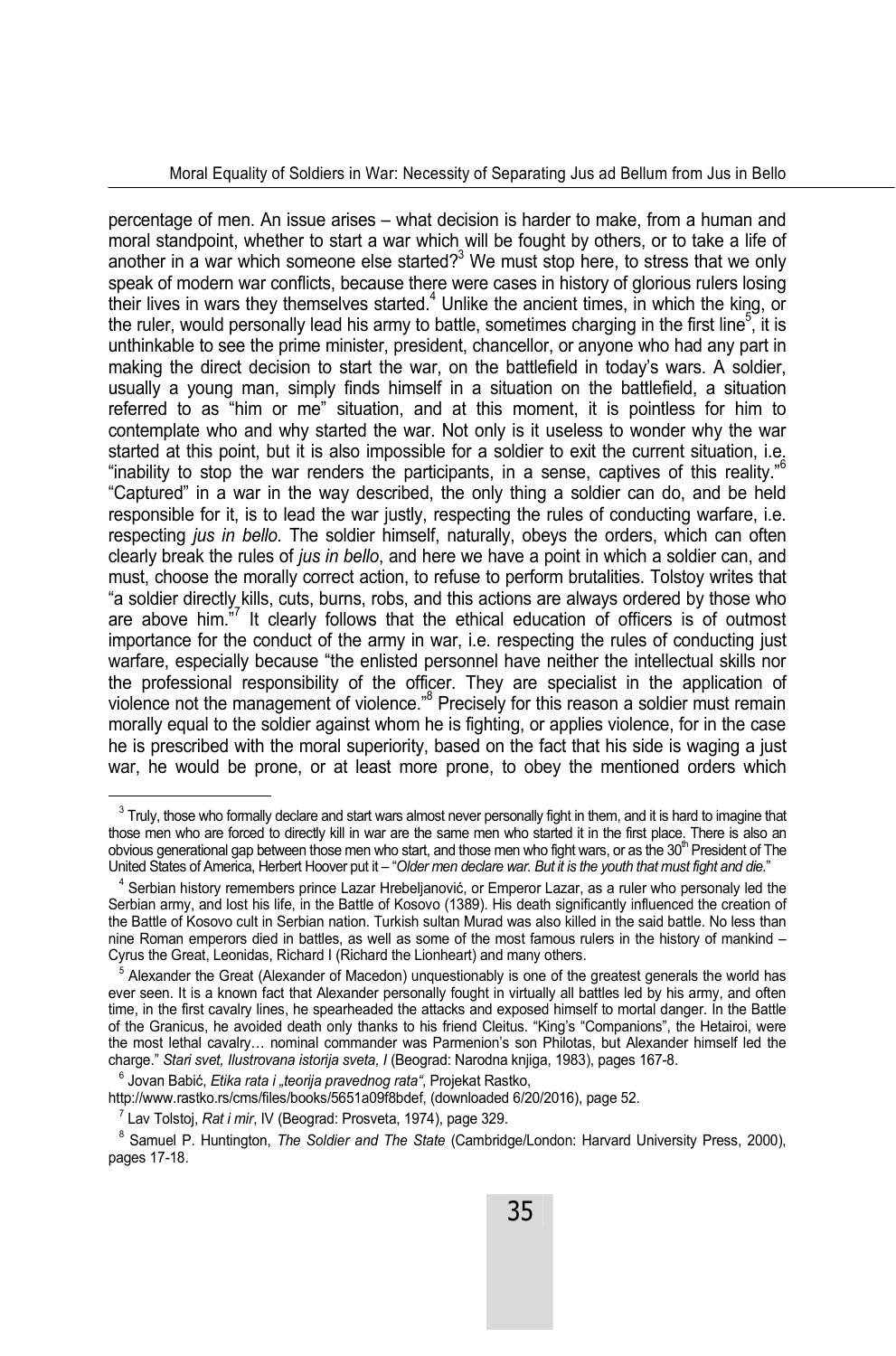obscenely neglect just warfare. However, we will have to leave the discussion regarding giving and obeying orders which disregard the *јus in bello* principle for some other time, simply because it is so utterly complex, that it deserves its own extensive research and paper. Perhaps the first thing we ought to do, is to explore and determine how exactly did the soldier find himself in the battle field, wearing a military uniform, fighting a war he didn't start and killing men he does not know, so that we could establish his moral responsibility in the given situation more reliably.

### Soldier's Duty to Fight

Living in an organized state, which has its laws, and which enforces them across its territory, besides enjoying the security guaranteed by the state, which enables him to plan the future, a citizen also has certain responsibilities to his state. Like Hobbes says, by transferring from a natural state into the social state, every individual renounces some part of his natural rights, and transfers them onto the sovereign, so that he could enjoy "continual success."<sup>9</sup> Declaration of war is one of the prerogatives of the sovereign, and this fact represents one of the corner stones and pivotal principles of the just war theory, i.e. that war can only be declared by a "competent authority", which is emphasized by virtually all philosophers in the tradition of deliberating just war – Thomas Aquinas<sup>10 11</sup>, Hugo Grotius<sup>12</sup>, Samuel Pufendorf<sup>13</sup>, Locke, Kant, etc. This means that the citizen transferred the right to declare war to his government, amongst other rights he transferred to the government, and in return, he received an opportunity for a relatively peaceful and predictable life, in a society governed by laws. This did not occur, meaning the transfer of rights to declare war to the state, solely so that the citizen would gain the mentioned peaceful life, but also because of what Jeff McMahan calls "the duty to defer to the epistemic authority of the government."<sup>14</sup> A soldier, that is to say a citizen in peace time, accepts the fact that he simply isn't in the position to possess all relevant information, which would allow him to make the right decision about whether to take part in war or not. It seems clear that it is practically impossible, naïve and foolish to expect that every citizen should be familiarized with every single detail of high politics and the defense system, which has influence on making decisions of political and military establishment, especially in the modern states with the population of multiple million citizens. Even if the government attempted to explain the pros and cons of war to its citizens, it would render the decision impossible to make, and Victoria adds that "if the subject cannot serve in war except they are first satisfied of its justice, the state would fall into grave peril..."15 The danger is amplified, in the modern age of global technologies, by the fact that the population of a county preparing for war, or better to say for which war is prepared, can constantly be fed wrong, false and

<sup>&</sup>lt;sup>9</sup> Thomas Hobbes, Leviathan (Oxford: Oxford University Press, 1998) page 41.

<sup>&</sup>lt;sup>10</sup> St. Thomas Aquinas, S*umma Theologica*, http://www.ccel.org/ccel/aquinas/summa.html, pages 1813-1814.<br><sup>11</sup> Thomas Aquinas largely continues the thoughts of Aurelius Augustus<br><sup>12</sup> Hugo Grotius, *The Rights of War and P* 

<sup>&</sup>lt;sup>13</sup> Samuel Pufendorf, *The Whole Duty Of Man According to the Law of Nature* (Indiana: Liberty Fund, 2003) page 238.<br><sup>14</sup> Jeff McMahan, *Killing in War* (Oxford: Clarendon Press, 2009) page 66.<br><sup>15</sup> Francisco de Vitoria,

Law of War, trans. John Pawley Bate, page 176, taken from Michael Walzer, *Just and Unjust Wars* (New York: Basic Books, 1977), page 39.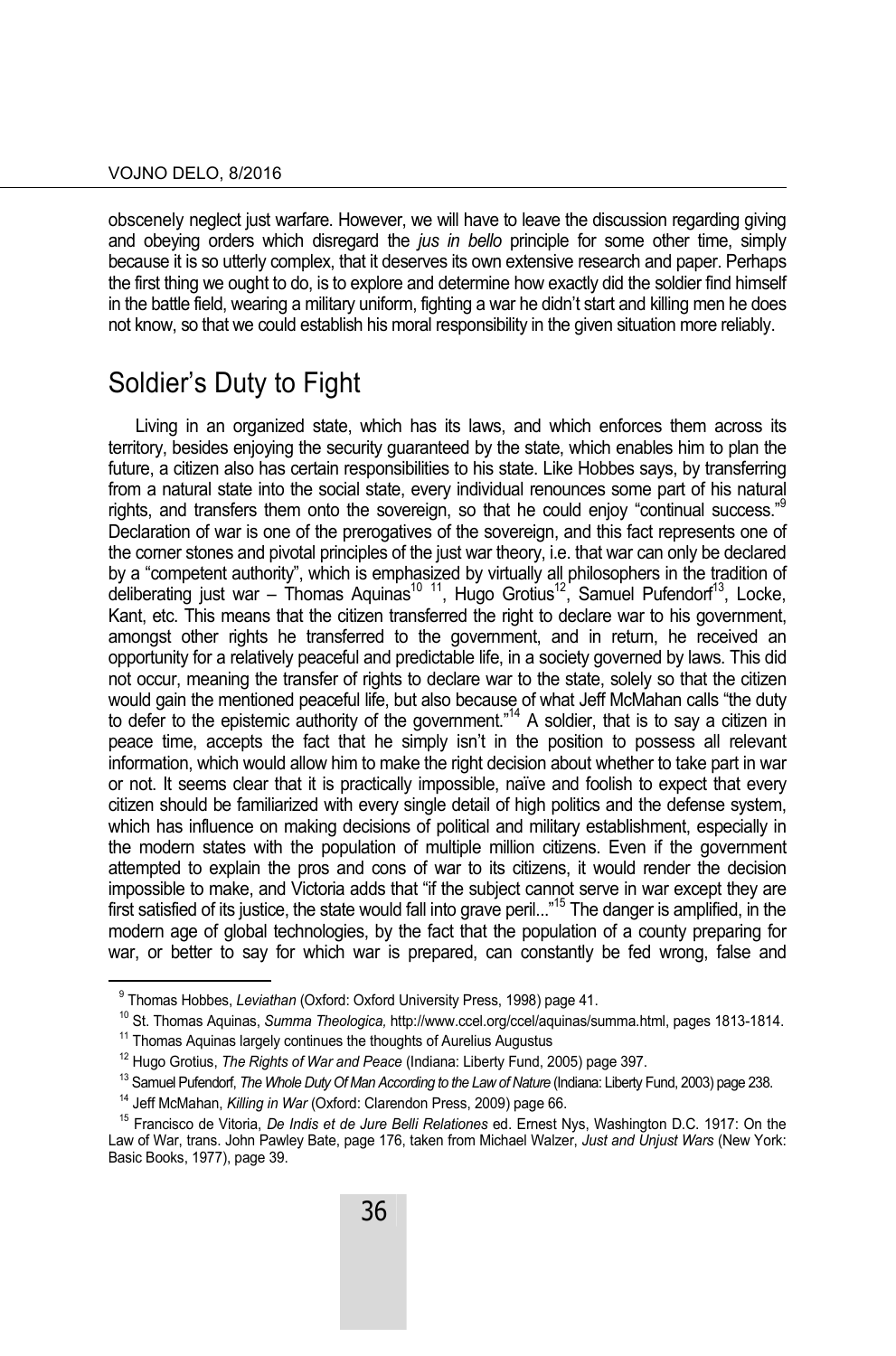malicious information, which encourage the alleged "pacifism", but in reality are merely a segment of the special war, which represents a very cost effective style of warfare in modern age. In certain phases of special war, states and international institutions pressure a community, with the goal of "waiving aggressive intentions… by encouraging disobedience… compromising the military and defense system; discrediting the government, etc."16 Accepting the decision of entering war, made by a "competent authority" is the duty of every citizen, and the only thing that makes accepting this decision any different from accepting any other government decision, is the complexity and moral specificity of war, as a state which suspends "normal life", or to say, the laws which make life safe and predictable. As Walzer states, this discipline is not simply imposed, "it is also a discipline they accept, thinking that they have to for the sake of their families and their country."<sup>17</sup> The demand to risk one's life is a legitimate demand of the state, and Walzer adds that "surely there has never been a more successful claimant of human life than the state."18 Even if the citizen, in the state of war soldier, has doubts about justness of war, he must accept his epistemological limitations, and accept the possibility that "he merely *thinks* the war is unjust, but he *knows* he could be mistaken."19 Besides the fact that an individual has a duty to his state to fight in the war it declares, state's mechanisms, especially in war times, literally force citizens to answer the call to arms. Not only is the moral condemnation of the community present, for all those who avoid, or try to avoid their duty to fight, but there are also various legal measures which are used against the mentioned citizens, which vary from state to state. Even though they differ, they all have one thing in common, they are always drastic, and summarily executed, i.e. in court martial. The fact that a citizen my not agree with the decision his government made, does not grant him the permission to simply refuse to obey it, much like he is not allowed to simply chose not to obey other government decisions, like paying taxes, or respecting traffic rules. Some authors go to the extreme of proposing the introduction of death penalty<sup>20</sup> for anyone who chooses to refuse military service, or even suggesting suicide<sup>21</sup> to those who are convinced that they ought not take part in their state's war conflict.

## Soldiers, not Criminals

Now, when we demonstrated how the soldier wound up on the battle field in the first place, face to face with the soldier on the opposite side, it is redundant to ask if the two of them are morally equal. These soldiers took no part in starting the war, nor have they

<sup>&</sup>lt;sup>16</sup> Ljubomir Stajić, Osnovi bezbednosti (Beograd: Policijska akademija, 2004) pages 231, 233 and 241.<br><sup>17</sup> Walzer, *Just and Unjust Wars,* page 35.<br><sup>18</sup> Michael Walzer, *Obligations – Essays on Disobedience, War and Citiz* University Press, 1970) page 77.

<sup>19</sup> Dan Zupek, "A Presumption of the Moral Equality of Combatants: A Citizen-Soldier's Perspective" in *Just* 

<sup>&</sup>lt;sup>20</sup> C.D Broad, "Ought we to fight for our country in the next war?" *Hibbert Journal*, 1936, Volume XXXIV, April, reprinted in *Ethics and the History of Philosophy*, 1952. Reprinted in *Broad's Critical Essays in Moral Philosophy,* ed. David R. Cheney (New York: Humanities Press, 1971), page. 7. 21 *Ibid*.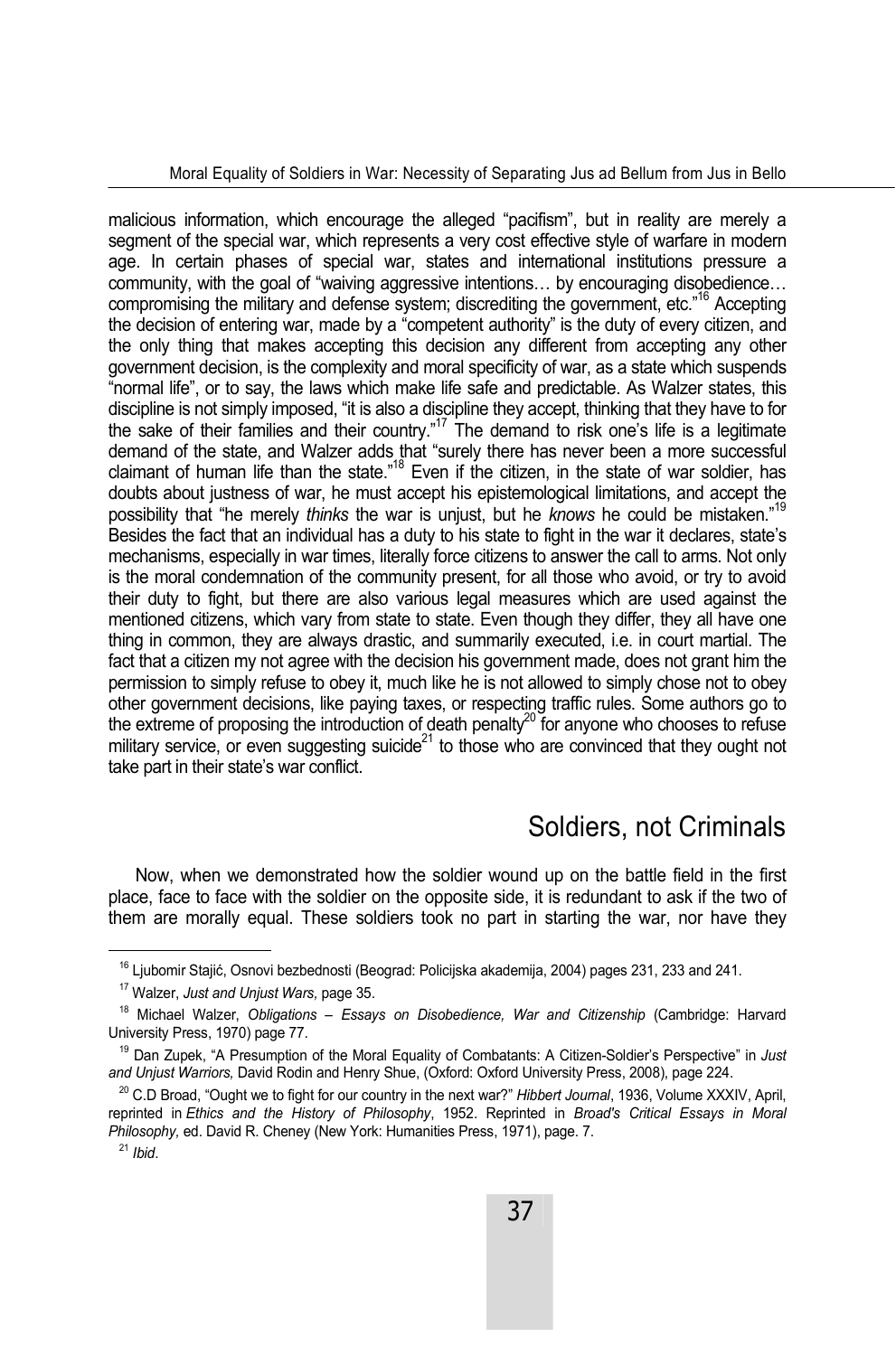#### VOJNO DELO, 8/2016

 $\overline{a}$ 

considered whether the attack, or defense, of their state meet the *јus ad bellum* conditions, nor are they to be held responsible for eventual unjustness of their side. Moreover, besides not being responsible, at no moment in time were they in a position to know with certainty, that their side's war is just or unjust. Based on the information they possess, they may have, and usually do have, an opinion or an assumption, but the reality of the situation is that, due to the propaganda activity of both sides, limited information, insufficient education and knowledge of the topic, and many other important factors, they simply cannot have a reliable notion whether they are on the just side or not. It is almost certain that a huge majority of soldiers, in all wars which have been waged in human history, thought that they were on the "right" side of the conflict, including soldiers who were on the opposite sides, fighting each other on the battlefield. Hence the only preoccupation of a soldier ought to be to justly wage the war which simply happened to him, which captured him, and which was predestined to him, simply due to the fact that he was born in a particular corner of the planet, at a particular age. The separation of *јus ad bellum* and *јus in bello,* within both the thesis of symmetry and the thesis of independence, derives not only and exclusively from the fact that men who are affected by the second (soldiers) have nothing to do with the first, but also from the implications which their "merging" would create. If we were to tie the behavior of a soldier in war, i.e. justness and righteousness of the manner he fights in war, to the justness of the war itself, on which he did not had any influence whatsoever, we would find ourselves in a situation in which all acts of a soldier fighting for the side which is perceived as unjust, would be unjust. This would lead to an absurd situation, in which a soldier who is forced to fight in a war, has no right to defend his own life, if he is attacked by the soldier on the opposite side of the battlefield, who is fighting on the just side, simply because his self-defense would then be considered unjust violence! This makes David Rodin's view that moral asymmetry of *jus in bello* is only "half true"<sup>22</sup> even more astonishing, as well as Jeff McMahan's claim that Wolzer's theory of independence of *јus*  ad bellum and *jus in bello* is false, and that the justness of fighting in a war directly depends on the justness of the war itself.

Let us then imagine a soldier fighting for his state, which is waging an unjust war, who was placed in the described "him or me" situation on the battlefield, thanks to his state's and army's mechanisms of coercion. If we consider his every action to be unjust, simply because his side is unjust, $^{23}$  than it follows that he has no right whatsoever neither to open, nor to return fire. There is a famous analogy with the police officer and criminal who has no right to return fire, if the police are firing shots at him. Still, neither one of these imaginary soldiers, who are on opposite sides, is the police, nor is he in a police action against a criminal, but rather in war conflict against a soldier with equal moral and legal rights. Criminalization of one side, which is achieved by joining *јus ad bellum* and *јus in bello*, would produce a situation in which "our enemies are denied the right to defend themselves,

<sup>22</sup> David Rodin, "The Moral Inequality of Soldiers: Why Jus in Bello Asymmetry is Half Right", in *Just and Unjust Warriors*, David Rodin and Henry Shue, (Oxford: Oxford University Press, 2008) page 68.<br><sup>23</sup> This raises a serious issue, would this imply the establishment of some kind of a global, universal moral,

which would determine who is just and who is unjust, at the very beginning of the war? This moral would negate different moral systems, because what one society considers moral, may be considered immoral by another society. Moreover, often times belligerents in a conflict have completely different ethical standpoints of certain pivotal sticking points.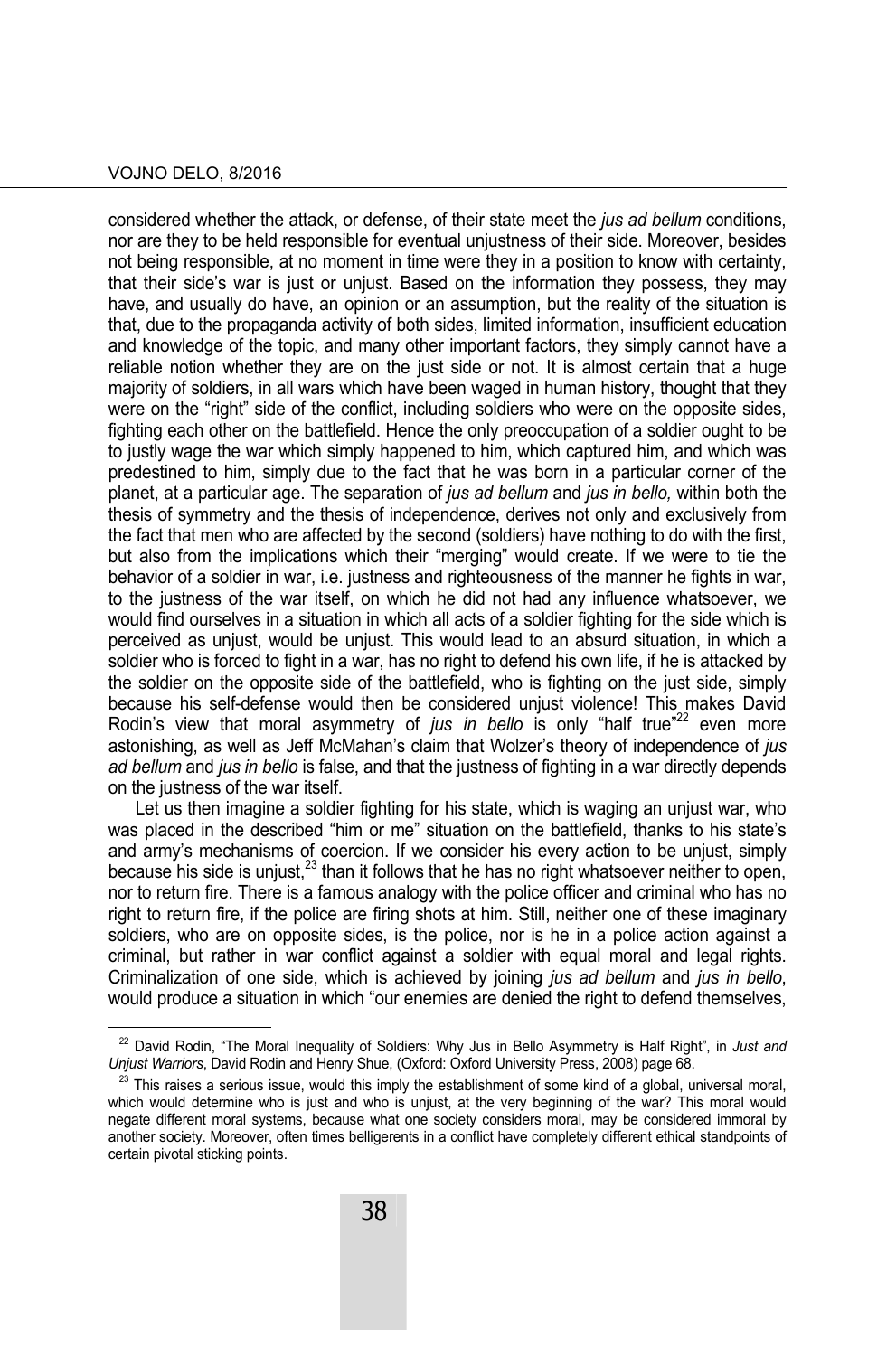and war is equated with police action against something wrong, illegal and evil.<sup>"24</sup> There is a lot of symbolism in how official Croatia refers to the operations "Oluja" (Storm) and "Bljesak" (Flash) – military-police actions. However, when it comes to civil wars, or perhaps  $\frac{1}{2}$  better to say internal conflicts, $25$  it is an extremely difficult and thankless task to provide any final conclusions regarding *јus ad bellum* and *јus in bello.* 

Can it even be possible for a state to accuse another state of illegal actions, when there is no applicable law, no common authority, no sovereign recognized by both states, in the sense of global government, which would be capable of punishing a state, or authorizing another to conduct a punitive war? After finishing this "war", and the question stands whether to call this police-action-like conflict a war, all the soldiers who fought for their country, the state which would be dubbed unjust by the global authority, would have to be treated as common criminals, and accordingly convicted of their crimes. This would practically mean indicting all the soldiers on the defeated side for the acts of murder, attempted murder, kidnaping and various other crimes. A permanent and sustainable peace is unthinkable in this scenario, where one side of the conflict would be criminalized to such extent that all the "criminals", or soldiers of the defeated side, would be imprisoned in jails. From this follows that the war would be impossible to end in any other way than with the triumph of the just side over the criminals, as it seems unimaginable that criminals could secure a permanent victory over the police! Even the formulation "police victory" seems a bit clumsy and misfortunate, because the task of the police is to enable the criminals to be punished, not to triumph, and an even more misfortunate formulation would then be derived from the notion of a war against criminals – "punitive war."26 Hence the necessity of separating *јus ad bellum* and *јus in bello* lies not only in enabling the fair treatment of all soldiers in a conflict, it also represents a *condicio sine qua non* of a permanent, sustainable peace, simply because a peace can be achieved with quondam war enemies, but never with a state of criminals.

### *Conclusion*

The existence of moral symmetry of soldiers in a war conflict is absolutely necessary, i.e. the separation of *јus ad bellum* and *јus in bello,* which is also supported by the classical law of war, for it "postulates equality of the belligerents and hence bilateral, non-

Jovan Babić, *Teorija pravednog rata i moralni status neizvesnosti njegovog ishoda, Projekat Rastko*, http://www.rastko.rs/filosofija/rat-i-mir/delo/14130 (downloaded on 5/11/2016)

 $25$  Due to the complexity and layered character of civil wars and conflicts within a state, it is difficult to pinpoint and determine the exact form, or type of political violence in play. Whether something is a rebellion, unrest, war, terrorism, guerrilla, subversion, repression, retaliation or some other form of political science, recognized by political science, can be very hard to define, especially because these forms of political violence tend to mix, transform from one to another, etc. This naturally has tremendous implications on how the violence is dealt with, particularly so in the sense of acceptable moral actions and measures, because there is significant difference in the treatment of enemy soldier, terrorist, rebel or murderer. The doctrine of causing low intensity conflicts, which is heavily in use by today's superpowers, as well as asymmetric conflicts, further deepen the problem, and dim the already vague lines of differentiation between various forms of political violence even more.

<sup>26</sup> Sharon Anderson-Gold, "Kant and the unjust enemy: Lessons for our war on terrorism", *Filozofski godišnjak*, 2010, 23: page 254.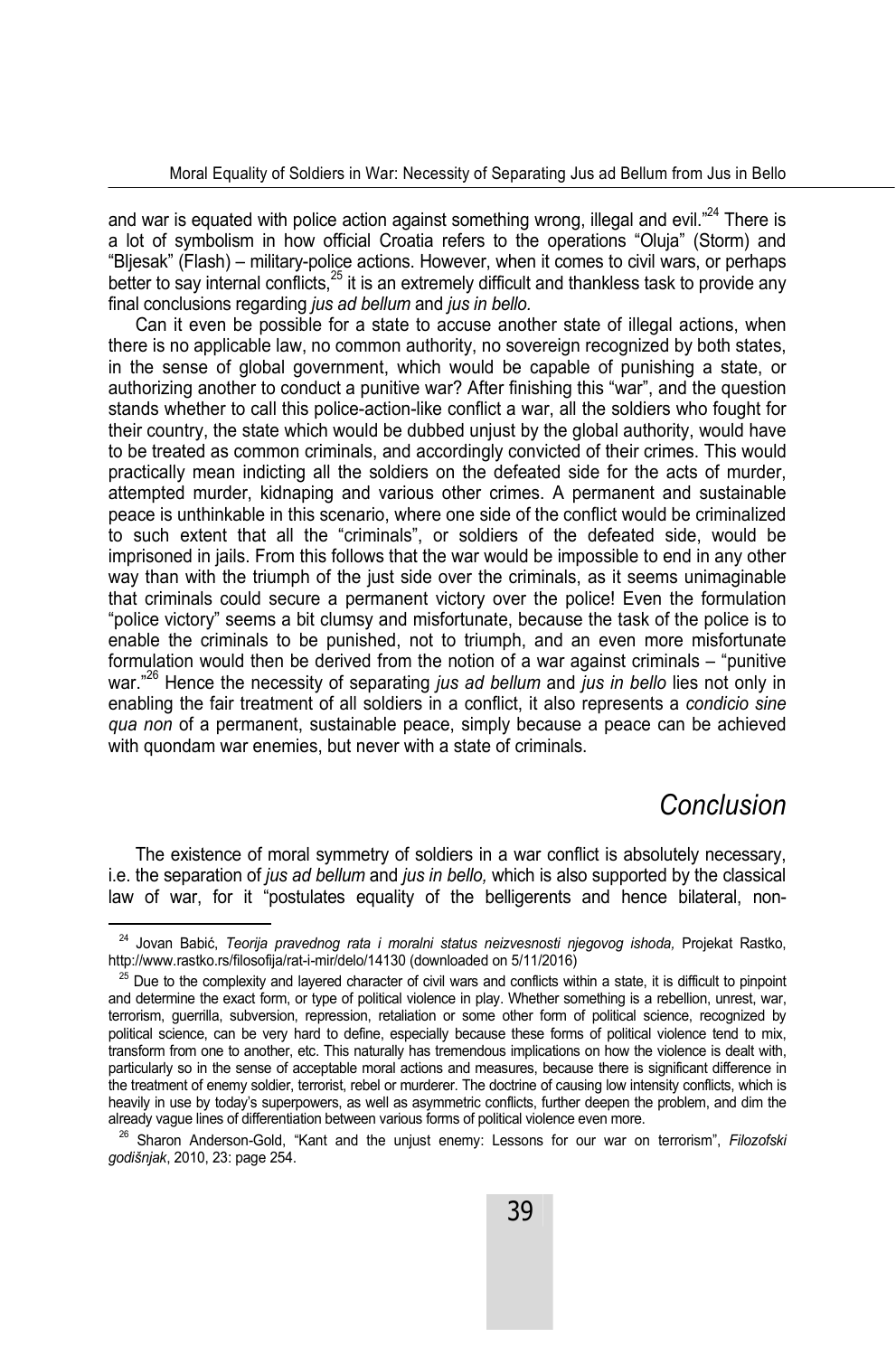#### VOJNO DELO, 8/2016

discriminatory application of the *jus in bello,* without any reference to the merits of the conflict."<sup>27</sup> The stated arguments for moral equality of soldiers would allow for an unimpeded judging of just warfare, i.e. respecting of *јus in bello* by both belligerents. For it is certain that the abolition of moral right of the opposing side, regardless of its name, in the war between two sovereign states,<sup>28</sup> could potentially lead to the encouragement of soldiers on the "just side" to cross the limits of just warfare, or to enjoy "*in bello*  privileges<sup>"29</sup>, for they are now not fighting against enemy soldiers, but against an army of criminals. Even Waltzer's30 "back-to-the-wall"31 argument, or "supreme emergency" in situations in which the entire civilization is in danger, suspends *јus in bello,* so it seems problematic to answer whether only the just side can invoke the argument of supreme emergency, $32$  because it is difficult to imagine that the uniust side has to react in such a way to protect the civilization. Statman's *Continuum thesis* "undermines the Separation Thesis, according to which *jus in bello* is separate from *jus ad bellum*."33 It is also interesting to wonder, how would a soldier react if he knew that he was perceived as unjust, almost as a criminal, and whether this would lead to him granting himself the mentioned *in bello* privileges, because if he is a criminal, if he will be judged as one, why not use criminal methods? War is a hell in which men express all the best and worst characteristics, and "the most sublime place to express all the value of ethics of life and the most dangerous place where the life of ethics can forever parish.<sup>34</sup> Not only would merging or joining *јus ad bellum* and *јus in bello* cause such consequences, but it would also significantly hinder the prospect of achieving a just peace, and "an unjust peace will always produce new causes for war."<sup>35</sup> And in every future war, a soldier will play the pivotal role, regardless of how much we strive to robotize war, and the conflicts will grow increasingly complex to morally judge. "Judging by the experience of the last two decades, the visions of long-range, computerized, high-tech warfare so dear to the military-industrial complex will never come to pass. Armed conflict will be waged by men on earth, not robots in space." $36$  Finally, the mentioned men, tens of millions of them, who were born, for which they have no responsibility, in an "unjust" and "criminal" state, would then be destined to become unjust soldiers, criminals, felons and murderers, simply by being involved in a war of the country of their birth. This is, unfortunately, a cruel reality for many former, present and future soldiers who come from the countries in "modern war hotspots."

<sup>27</sup> Peter Haggenmacher, "Just War and Regular War in Sixteenth Century Spanish Doctrine*"*, *International* 

<sup>&</sup>lt;sup>28</sup> In this paper we have limited ourselves to scrutinizing the concept of war as the conflict of two sovereign states, while other forms of conflict deserve somewhat different view and interpretation of the equality of participants in them.

<sup>&</sup>lt;sup>29</sup> David Rodin, "The Moral Inequality of Soldiers: Why Jus in Bello Asymmetry is Half Right", in *Just and Uniust Warriors*, David Rodin and Henry Shue, (Oxford: Oxford University Press, 2008), page 54.

<sup>&</sup>lt;sup>30</sup> Walzer is one of the most prominent advocates of separation of *jus ad bellum* and *jus in bello* 

<sup>&</sup>lt;sup>31</sup> Walzer, *Just and Unjust Wars,* page 252.<br><sup>32</sup> Walzer devised the term *supreme emergency* 

<sup>&</sup>lt;sup>33</sup> Daniel Statman, "Supreme Emergencies and the continuum problem", *Filozofski godišnjak*, 2010, 23: page 88.<br><sup>34</sup> Ilija Kajtez, *Mudrost i mač*, (Beograd: Medija centar Odbrana, 2012), page 606.<br><sup>35</sup> Babić, *Etika rata*